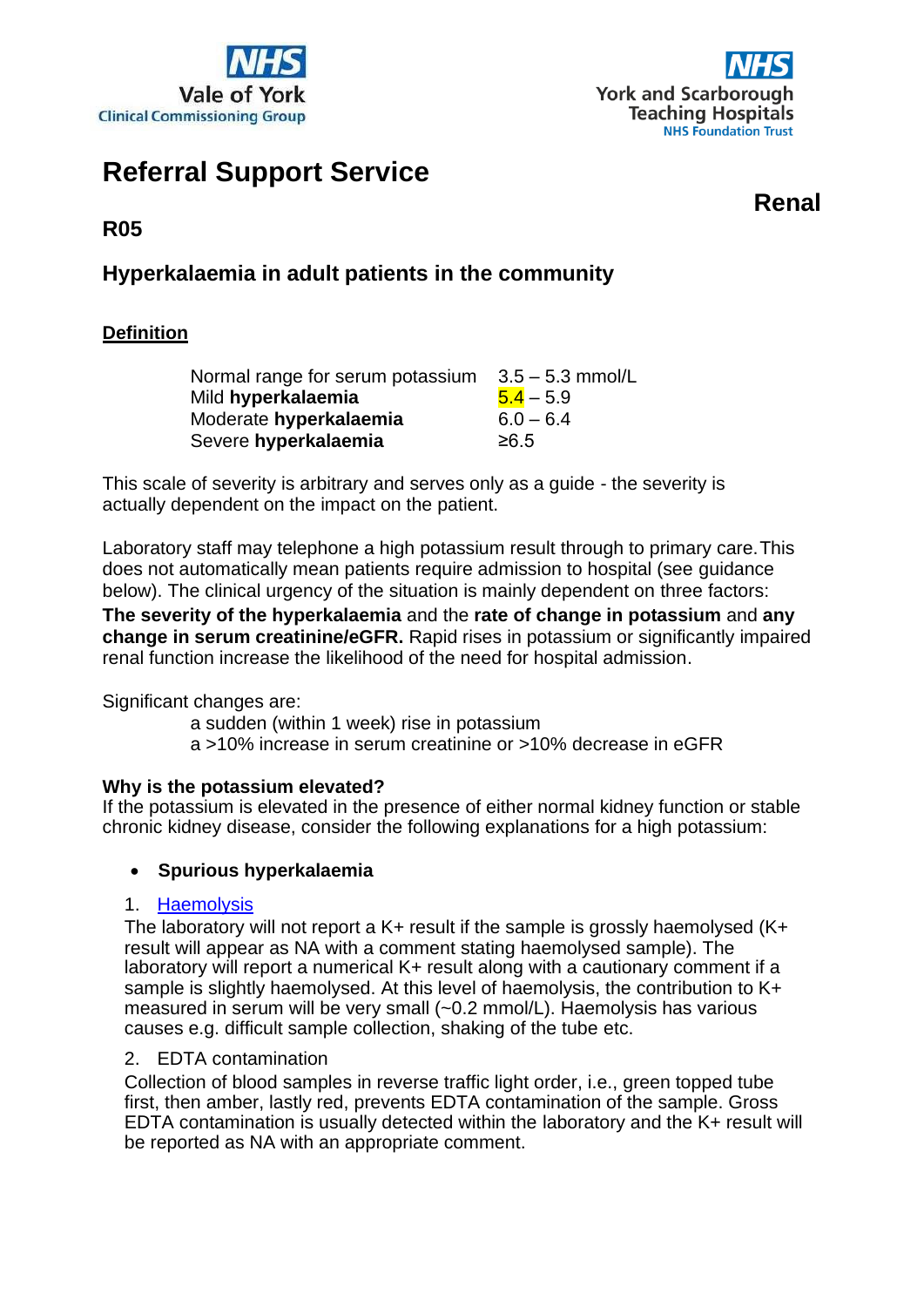# 3. [Delay in centrifugation / receipt in lab](https://tinyurl.com/BiochemInfo)

If there has been a delay in processing the sample, K+ will move from the red blood cells into the serum and contribute to high K+ results. This effect is more pronounced at low temperatures and so there is increased incidence in winter. Serum samples for K+ should NEVER be refrigerated. It is useful for the labs to have the time the sample was taken written on the blood bottle and request form, to help detect when this effect may have occurred. The laboratory will usually comment on reports if they consider a delay in receipt many have contributed to high K+.

- 4. Abnormally high Red cell count / White cell count / Platelet count Patients with abnormally high red cell, white cell or platelet counts may have spurious hyperkalaemia. A repeat blood test should be obtained in a lithium heparin tube obtained and taken at the hospital phlebotomy service to remove any transport effects. Please contact the Duty Biochemist to discuss.
- 5. Secondary to a metabolic acidosis serum bicarbonate is automatically added on to all potassium results greater than 6.0mmol/L in York and Scarborough hospitals.

# • **Causes of genuinely raised serum potassium**

- 1. Medications see below
- 2. Abnormal kidney function:
	- Acute Kidney Injury
	- Chronic Kidney Disease (usually stage 4/5)
- 3. Other causes
	- Increased intake very unusual, except in dialysis patients
	- Redistribution
		- o Diabetic ketoacidosis (before treatment)
		- o Severe metabolic acidosis
		- o Diabetic nephropathy (patients with longstanding diabetes and moderate renal impairment)
		- o Trauma/burns
		- o Rhabdomyolysis and/or tumour lysis syndrome
		- Decreased excretion
			- o Hypoadrenalism/Mineralocorticoid deficiency

#### **Medications**

- ACE inhibitors
- Angiotensin-2 receptor antagonists
- Aldosterone antagonists e.g. spironolactone/eplerenone
- Potassium supplements
- Potassium sparing diuretics
- NSAIDS
- Trimethoprim
- Heparin
- Ciclosporin
- Tacrolimus
- Ketoconazole
- Theophylline
- Digoxin
- Dietary eg [LoSalt](https://uk.losalt.com/)
- Herbal remedies

This list is not exhaustive but covers the majority of commonly implicated substances. When reviewing medication, consider the indication for it and the potential consequences of stopping it.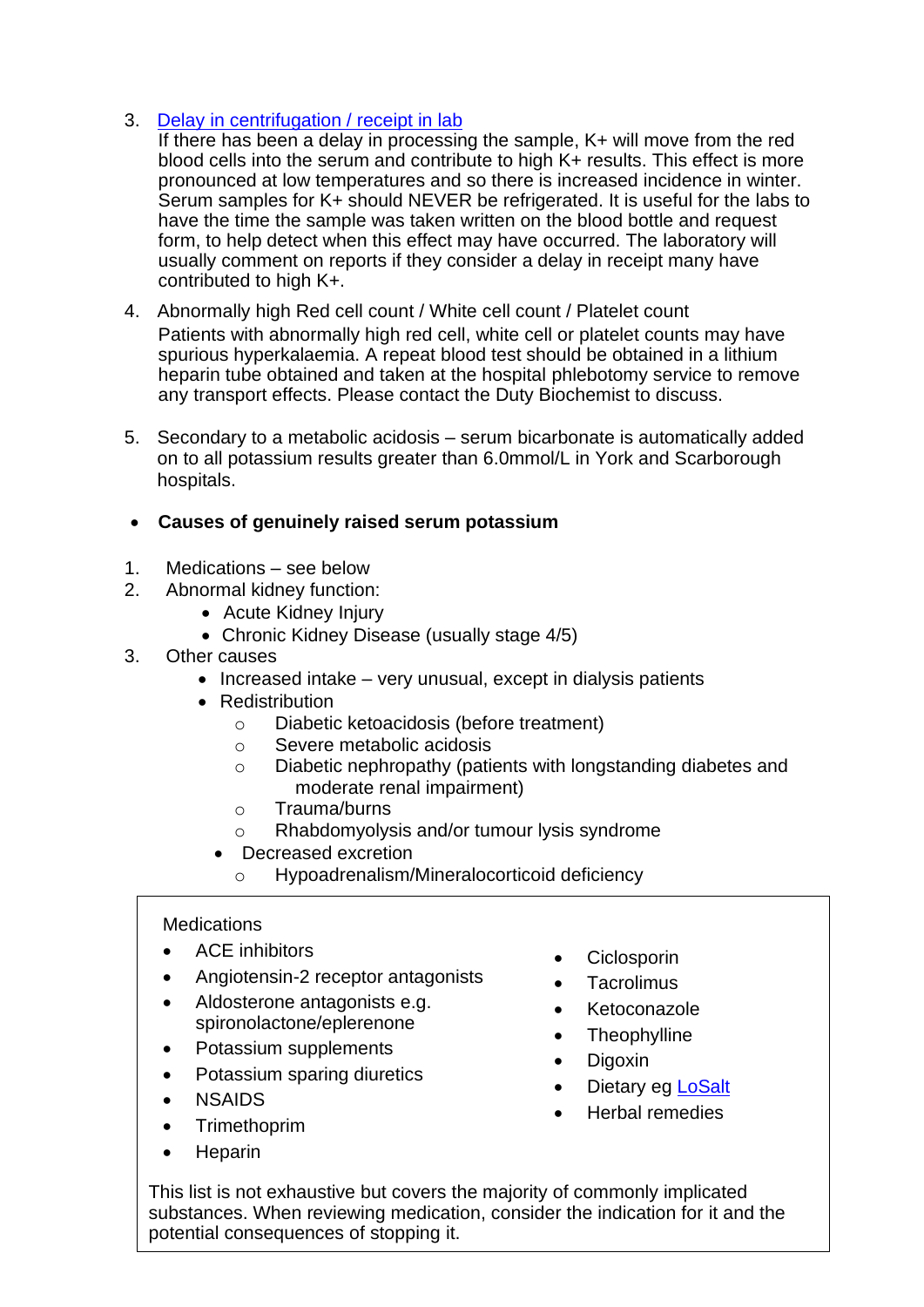#### **Arrangements for reporting raised potassium results**

Duty Biochemist (9am-5pm) 01904 726366 or via 01904 726802, via switchboard out of hours

#### Working day 9-5

The duty biochemist will review all potassium results >5.8mmol/L Results >6.5mmol/L are always phoned through to the GP surgery. Results <6.5mmol/L may be rung through to the GP surgery, at the discretion of the biochemist.

#### Out of hours

All potassium results >6.5 are actioned immediately by the laboratory staff and usually are telephoned to the Out Of Hours (OOH) GP Service. Results between 5.8 and 6.5mmol/L will be reviewed by the duty biochemist at 9am the next morning. Results may be telephoned through to the GP in the morning, at their discretion.

#### **Clinical features of hyperkalaemia**

| <b>Symptoms</b>           | <b>Signs</b>                | <b>Examination required</b> |
|---------------------------|-----------------------------|-----------------------------|
| <b>Muscle weakness</b>    | Bradycardia (secondary to   | Temperature                 |
| Fatigue                   | heart block)                | <b>Pulse</b>                |
| <b>Otherwise</b>          | Tachypnoea (from            | <b>Blood pressure</b>       |
| unexplained               | respiratory muscle          | <b>Respiratory rate</b>     |
| breathlessness            | weakness)                   | If Pulse $<$ 50 or $>$ 100  |
| <b>Muscular paralysis</b> | Muscle weakness and flaccid | and/or $RR > 16$ arrange    |
| Palpitations              | paralysis                   | hospital assessment         |
| <b>Chest pain</b>         | Depressed/absent tendon     |                             |
|                           | reflexes                    |                             |

Do not offer patients with hyperkalaemia dietary advice. Except in end stage kidney disease, dietary restriction is rarely appropriate in the management of high potassium and may lead to inappropriate restriction of healthy food choices when diet is rarely the cause of the hyperkalaemia. It is important in End Stage Kidney Disease and these patients should be supervised by a renal dietitian, who can both identify potential sources of high potassium foods and ensure that nutritional needs are met.

Do not prescribe calcium resonium. It has no place in the acute or long-term management of hyperkalaemia. Other oral potassium exchange agents that have been approved by NICE (Patiromer and Zirconium) have a very specific role in long term management and are usually initiated in secondary care.

This guideline is a summary of an 11-page York and Scarborough Hospital document published [here](https://www.yorkhospitals.nhs.uk/seecmsfile/?id=3483) in April 2021

Responsible GP: Dr Shaun O'Connell Version: Final: August 2021 Responsible Pharmacist: Mr Faisal Majothi Next Review: August 2023

©NHS Vale of York Clinical Commissioning Group The on-line version is the only version that is maintained. Any printed copies should, therefore, be viewed as 'uncontrolled' and as such may not necessarily contain the latest updates and amendments.